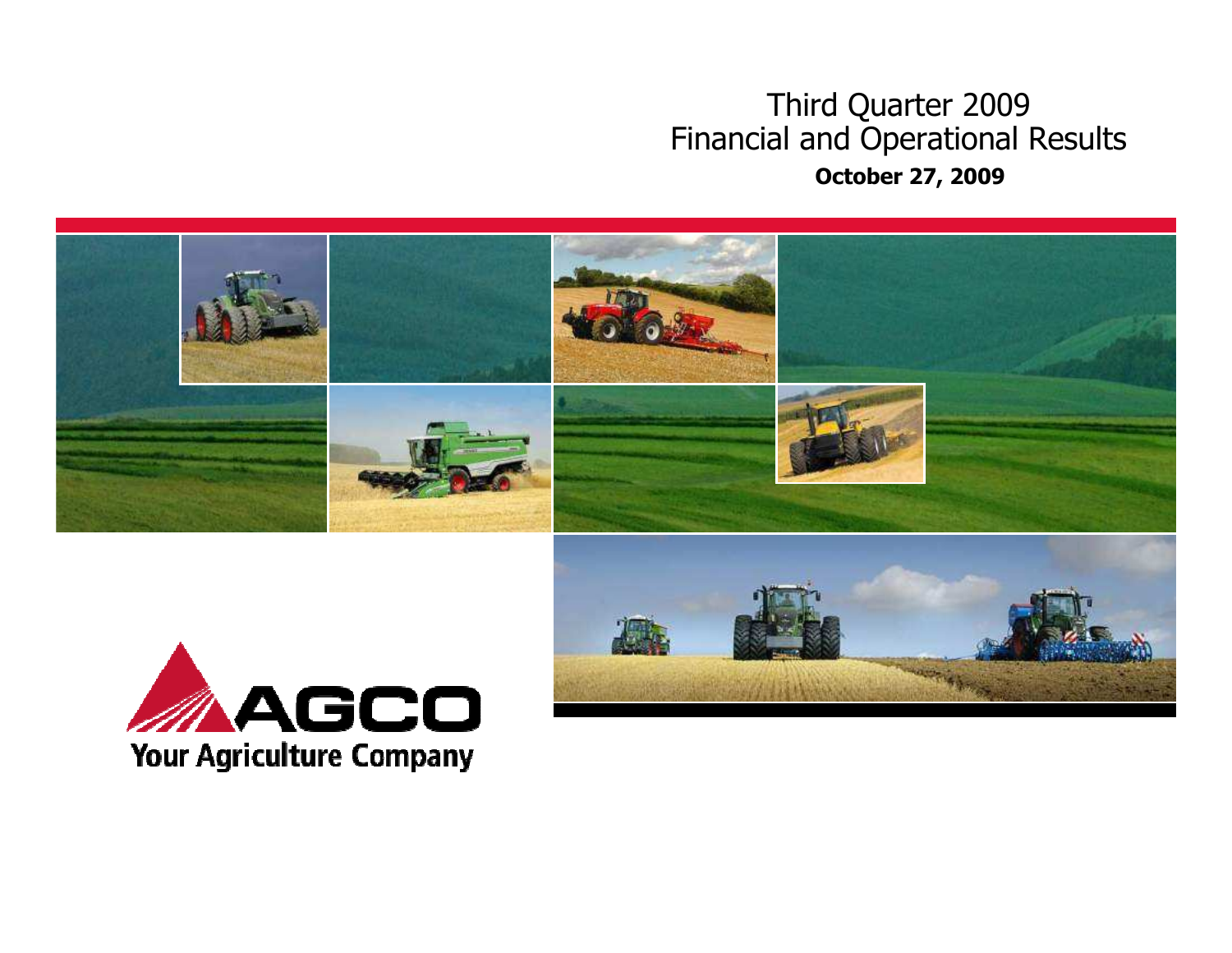### Forward-Looking Statements

Statements that are not historical facts, including the projections of sales, earnings, production levels, general economic conditions, currency translation impacts, working capital (and its components), cash flow, effect of new accounting rules, pricing levels, capital expenditures, plant shutdowns and engineering expense and the underlying assumptions, are forward-looking and subject to risks which could cause actual results to differ materially from those suggested by the statements. The following are among the factors that could cause actual results to differ materially from the results discussed in or implied by the forward-looking statements: our results depend entirely on the agricultural industry, the economic downturn has and will continue to impact sales, we depend upon suppliers for components and parts, a majority of our sales and manufacturing takes place outside the United States, and we are subject to exchange and interest rate changes. Further information concerning these and other factors is included in AGCO's filings with the SEC, including its Form 10-K for the year ended December 31, 2008. The Company disclaims any responsibility to update any forward-looking statements except as required by law.

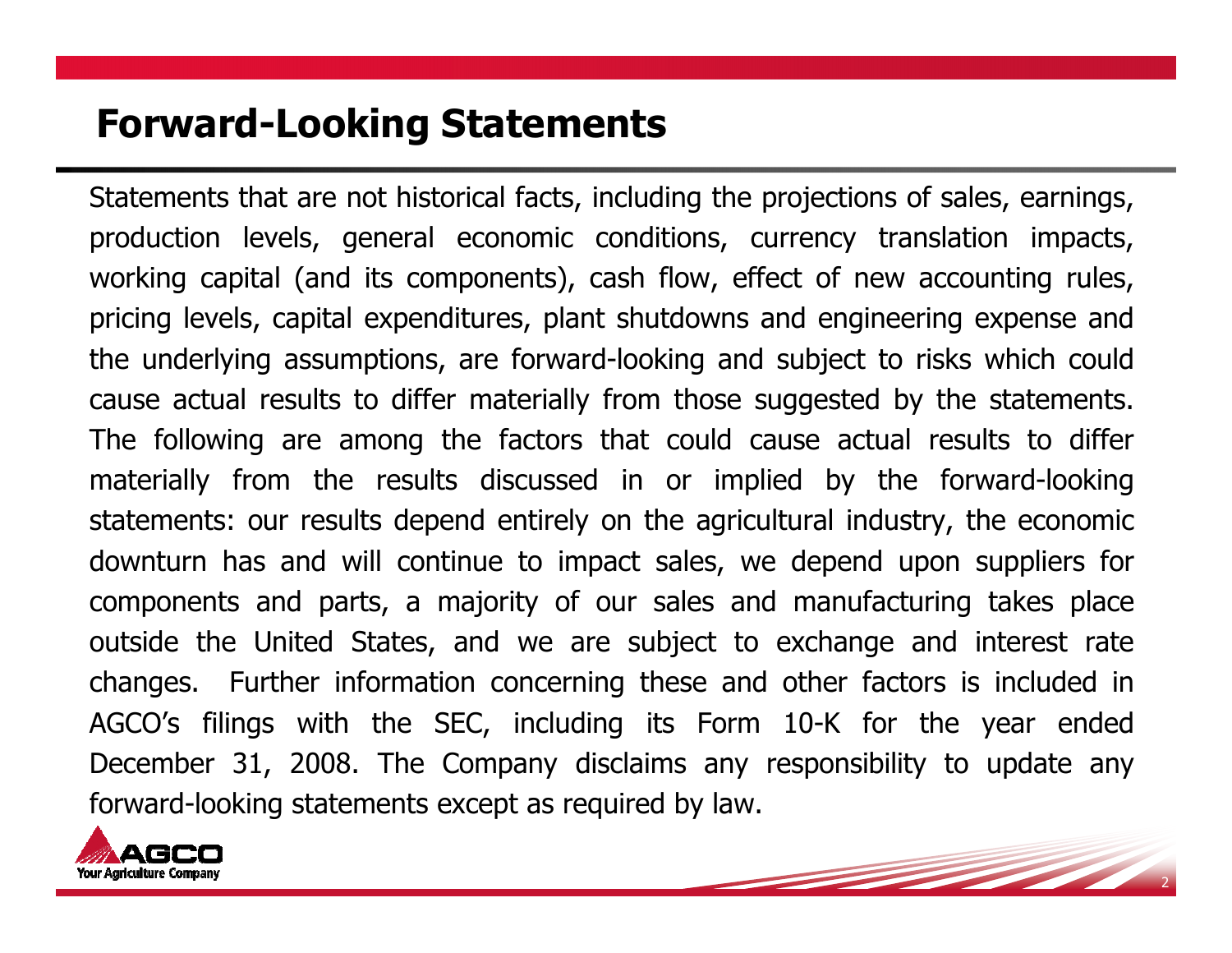## Financial Summary

|                            | Q309    | <b>Q309 vs</b><br><b>Q308</b> | <b>YTD</b><br>2009 | <b>YTD09-vs</b><br><b>YTD08</b> |
|----------------------------|---------|-------------------------------|--------------------|---------------------------------|
| Net Sales (\$Ms)           | 1,403.7 | $-32.7%$                      | 4,777.9            | $-23.8%$                        |
| <b>Gross Profit (\$Ms)</b> | 241.4   | $-36.5%$                      | 805.2              | $-28.3%$                        |
| Adj. Op. Inc. $*(\$Ms)$    | 35.0    | $-75.3%$                      | 174.2              | $-59.0%$                        |
| Adj. Op. Margin*           | 2.5%    | $-431$ bps                    | 3.6%               | $-314$ bps                      |
| Adj. Diluted EPS*          | \$0.13  | -\$0.88                       | \$1.12             | $-51.79$                        |

\*Reflects adjusted results, which exclude restructuring and other infrequent items. Please see reconciliations to GAAP metrics provided in the appendix to this presentation.

3

and the state of the contract of the contract of

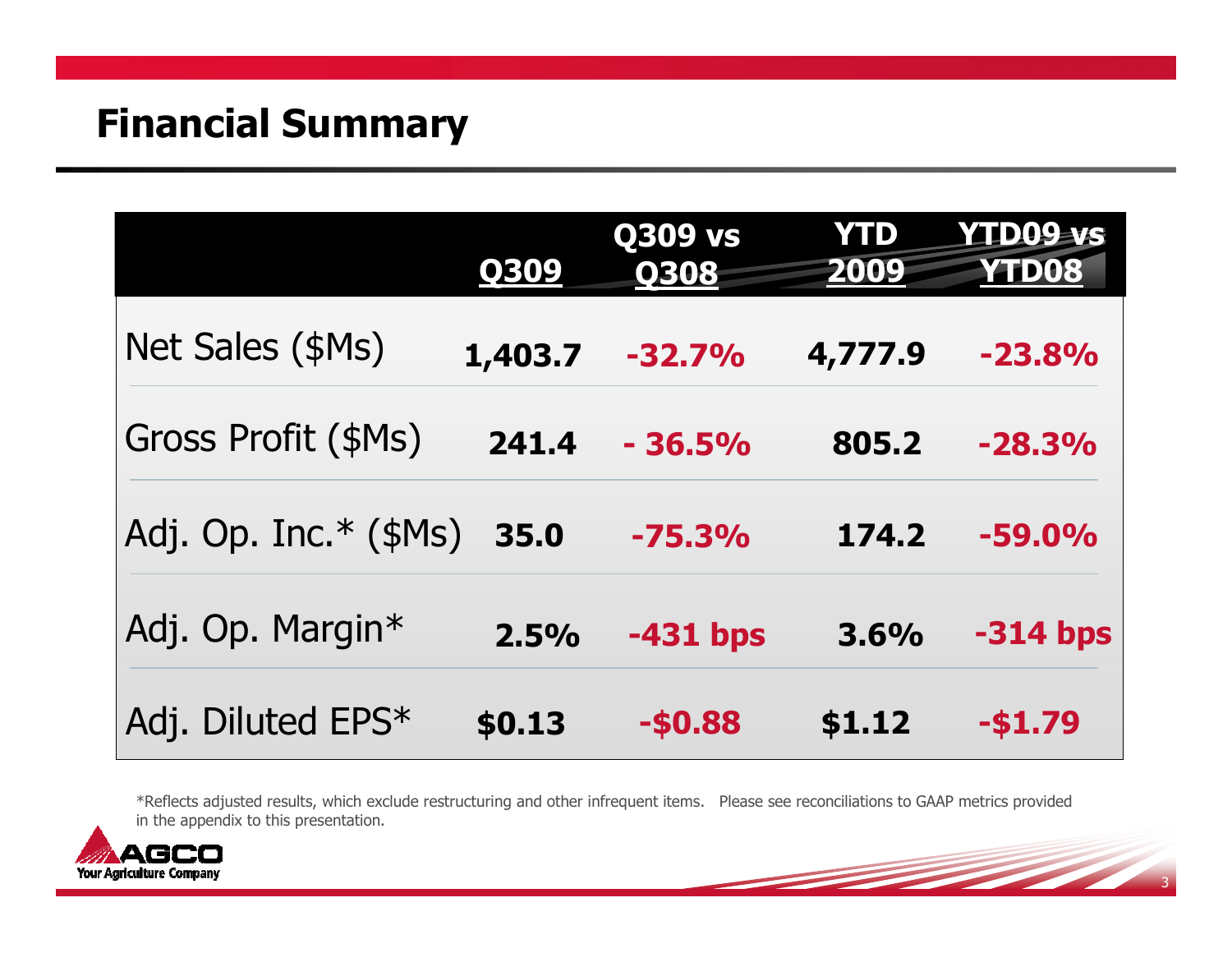## Tractor/Combine Production

### Production Units



- Production down 31% in Q309 vs Q308
- Q409 production expected to be down 20-25%
- Full year 2009 production projected to be down 20-25% from 2008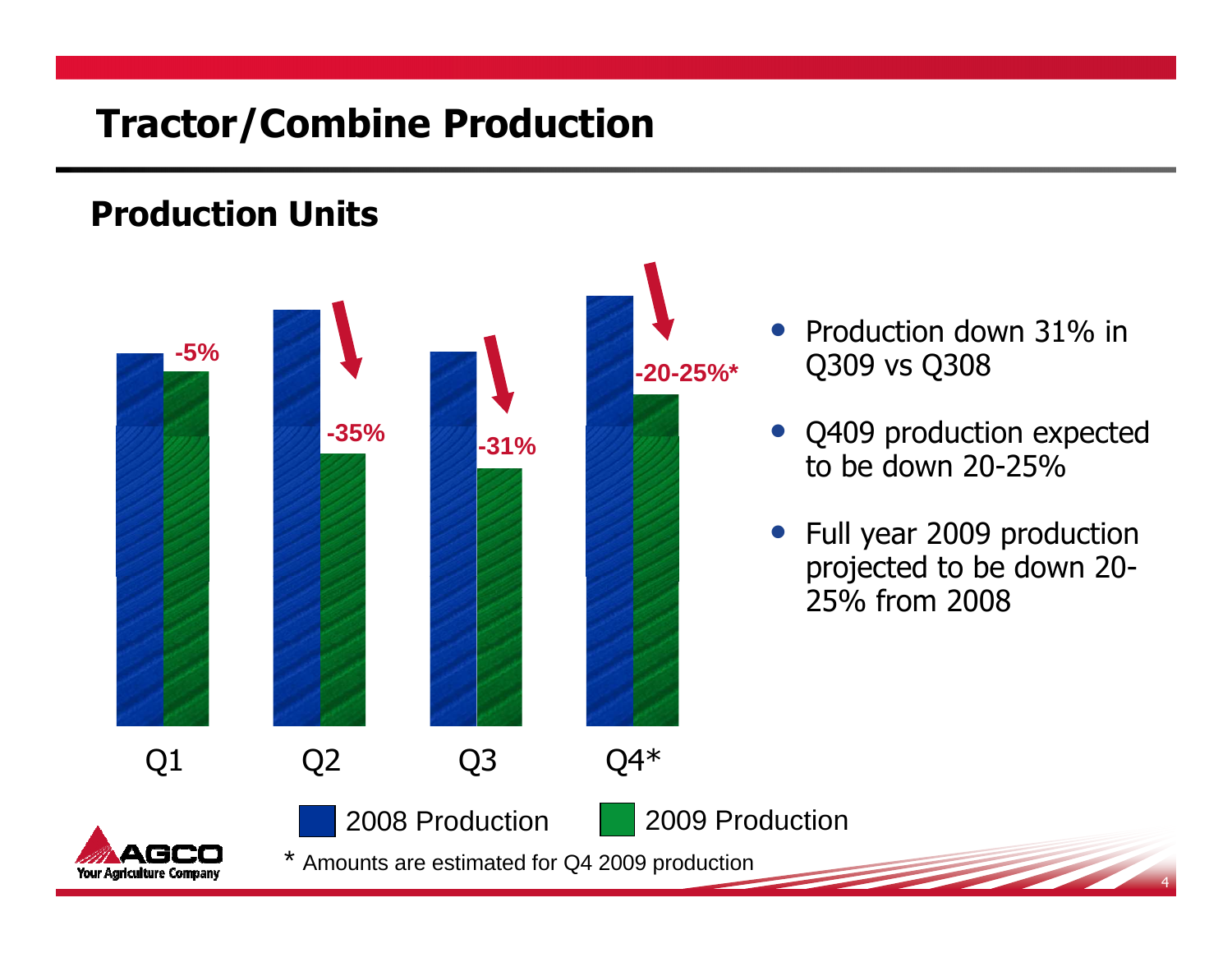# Industry Overview

**Your Agriculture Company** 

| <b>September 2009 YTD Retail Units</b> |                        |                       |  |  |
|----------------------------------------|------------------------|-----------------------|--|--|
| <b>North America</b>                   |                        | <b>YTD09 vs YTD08</b> |  |  |
| <b>Tractors</b>                        | - Industry<br>$-$ AGCO | $-22%$                |  |  |
| Combines                               | - Industry<br>$-$ AGCO | $+19%$                |  |  |
| <b>Europe</b>                          |                        |                       |  |  |
| <b>Tractors</b>                        | - Industry             | $-14%$                |  |  |
|                                        | $-$ AGCO               | しし                    |  |  |
| <b>South America</b>                   |                        |                       |  |  |
| <b>Tractors</b>                        | - Industry             | $-22%$                |  |  |
|                                        | $-$ AGCO               |                       |  |  |
| <b>Combines</b>                        | - Industry             | $-49%$                |  |  |
|                                        | $- AGCO$               | JĻ                    |  |  |
| <b>Agriculture Company</b>             |                        |                       |  |  |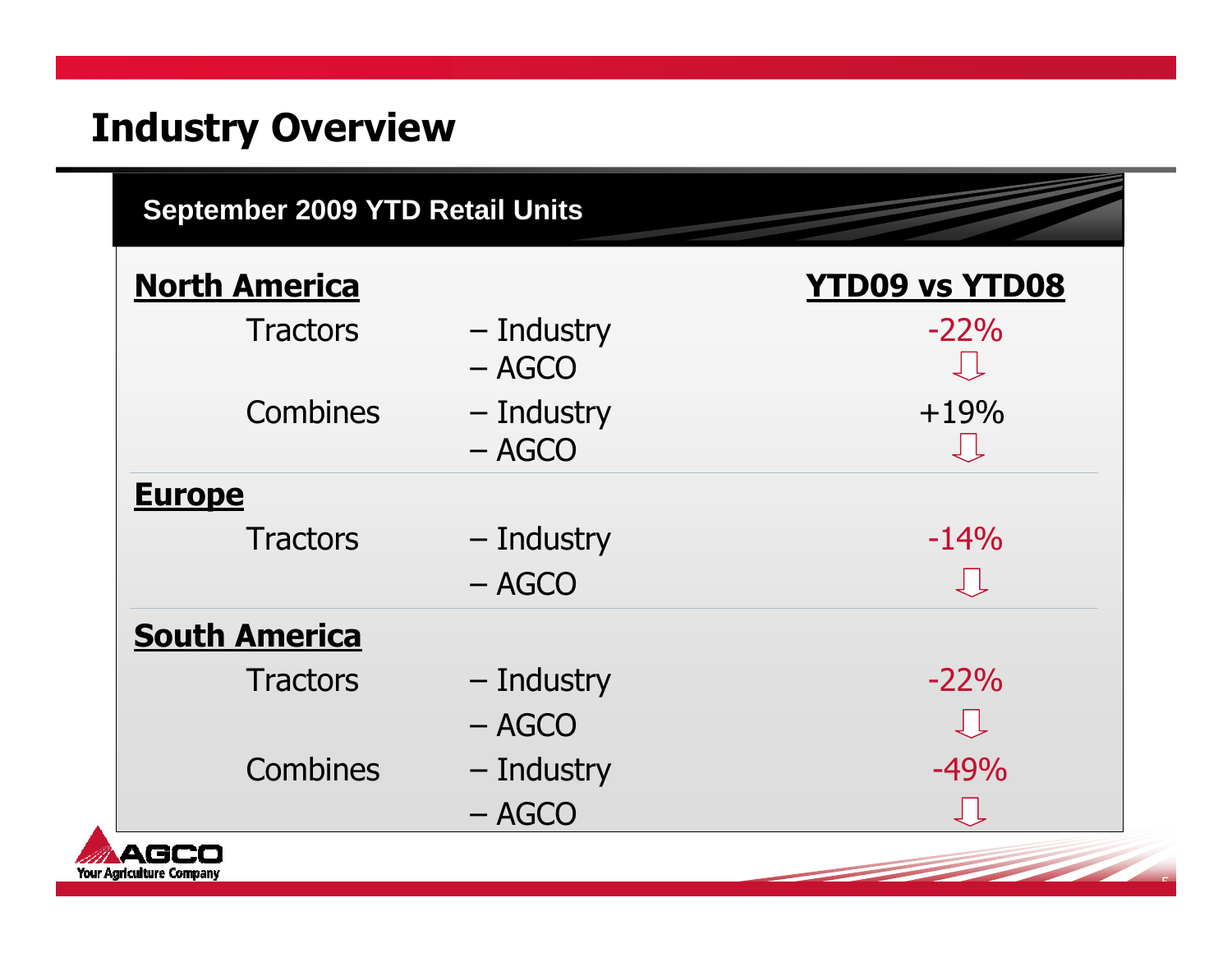### Regional Net Sales Results



**Your Agriculture Company** 

### Q309 vs Q308 Net Sales Excl.Translation



#### YTD 09 vs YTD 08 Net Sales Excl. Translation

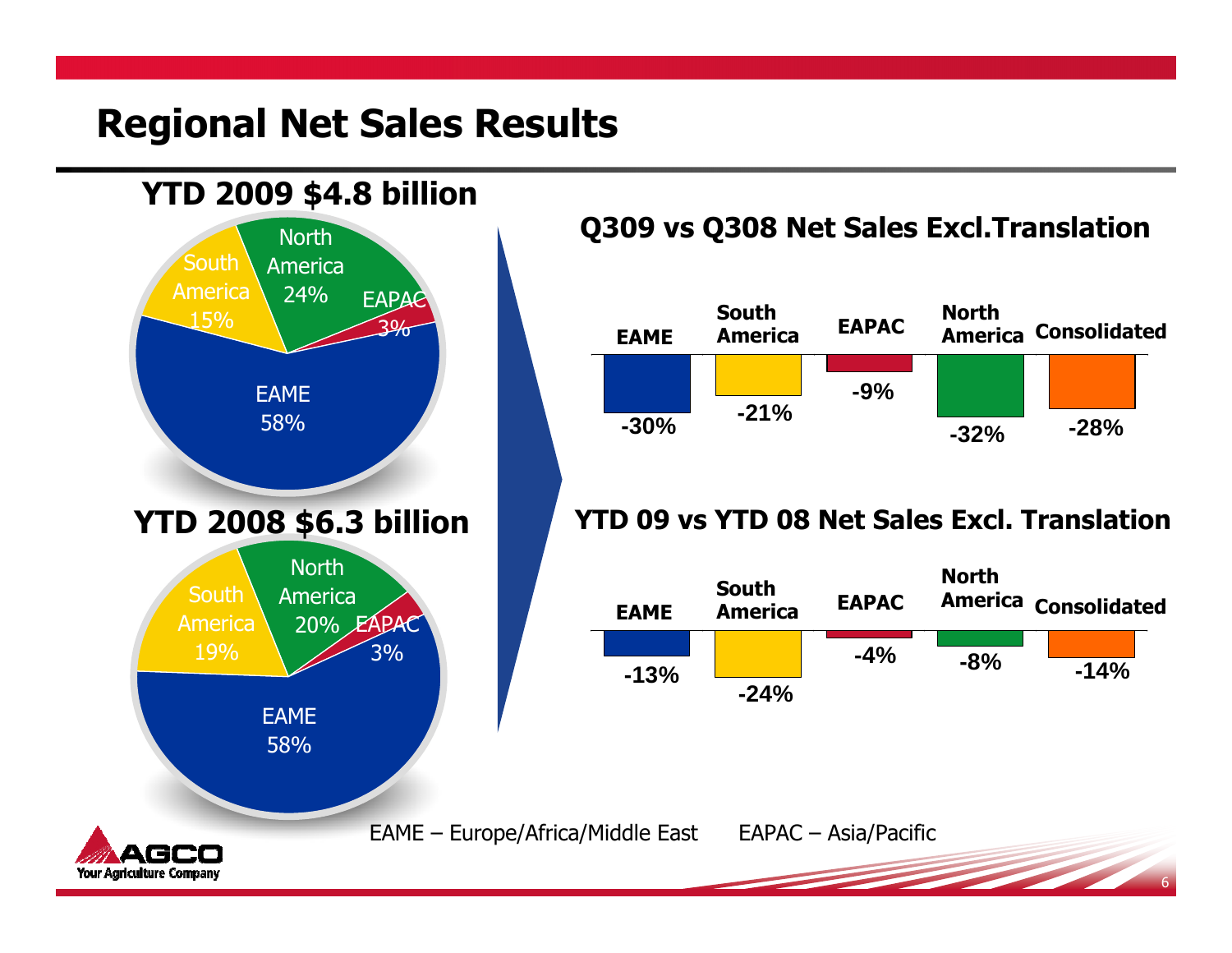### Net Sales and Margins



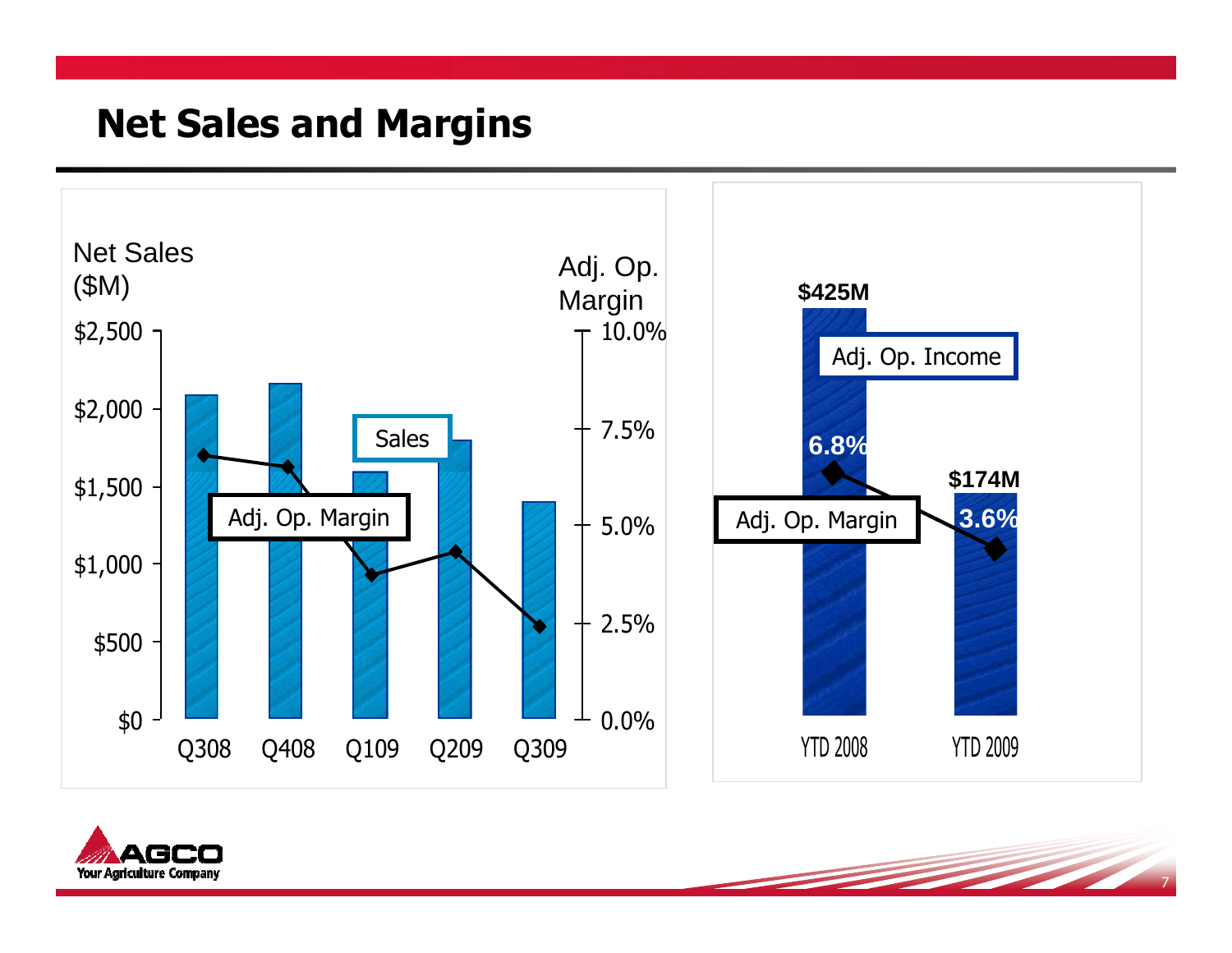# North American Profitability

### **YTD Operating Income**

(9 Months Ended September 30 )



- Improved sprayer profitability
- •Margin expansion on tractors
- Logistics/Pricing/Distribution improvement





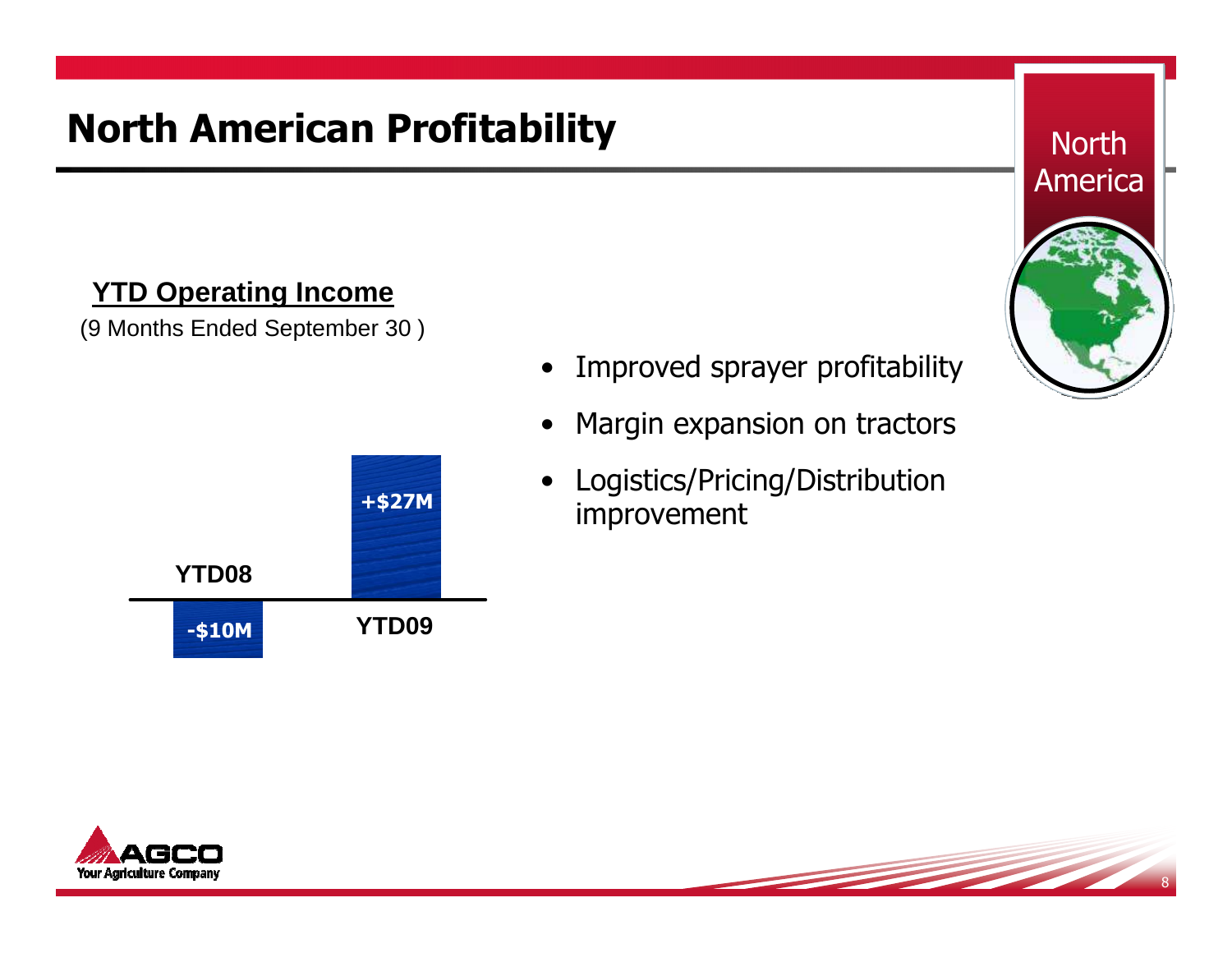## Progress in Reducing Working Capital



- Company+Dealer<br>• inventory down inventory down ~\$165M from Q209
- A/P also reduced due to lower production levels
- Expect to under<br>Droduce retail sa produce retail sales by 10-15% in Q409

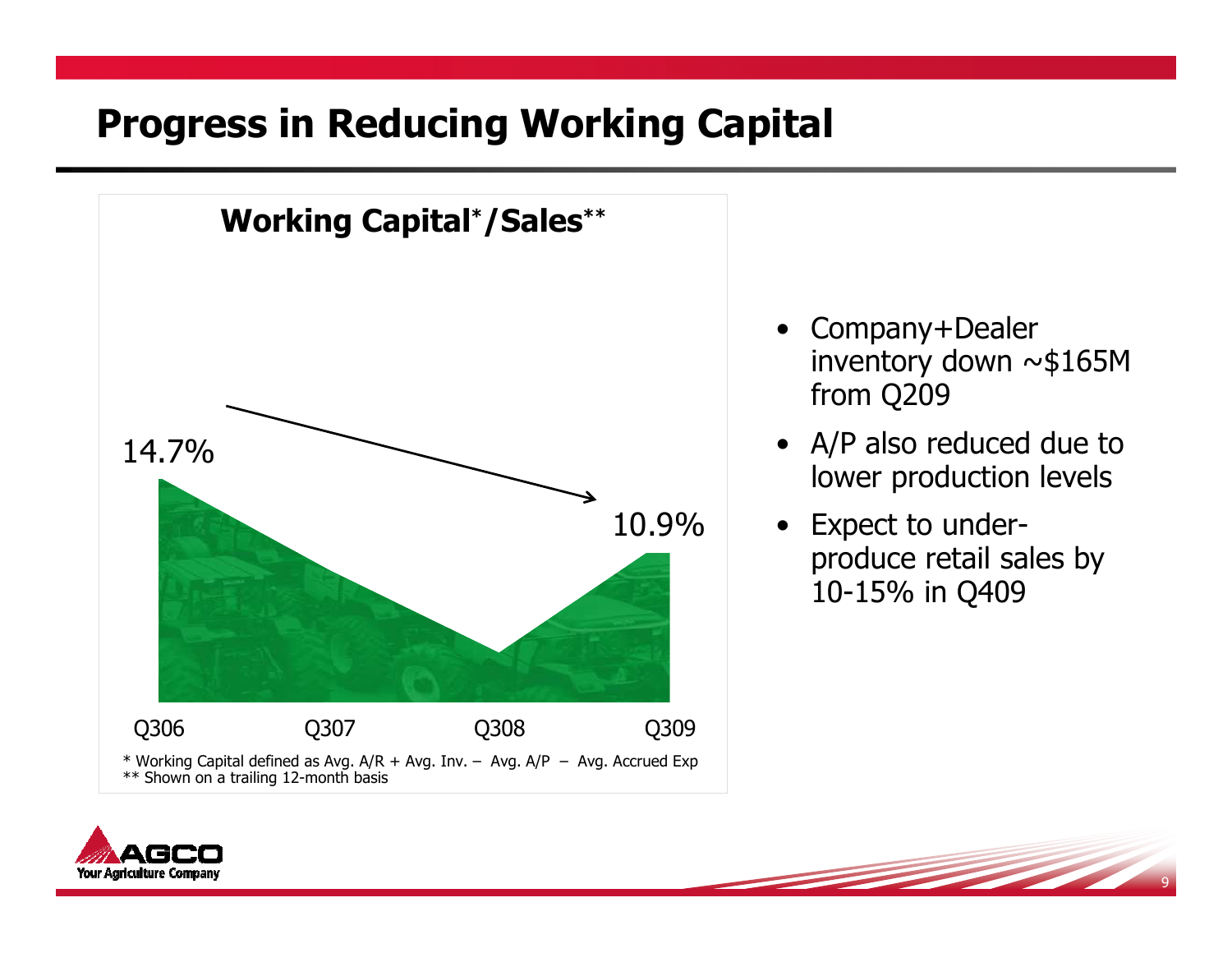## Free Cash Flow

**Q3 Free Cash Flow**

(3 Months Ended September 30 )

### **YTD Free Cash Flow**

(9 Months Ended September 30 )



- Production cuts and Production cuts and inventory reductions generated positive FCF in Q309
- • Strong focus on working capital reduction in Q409
- Targeting positive FCF for full year of 2009

Note: Free cash flow is defined as net cash (used in) provided by operating activities less capital expenditures.

Please see reconciliations to GAAP metrics provided in the appendix to this presentation.

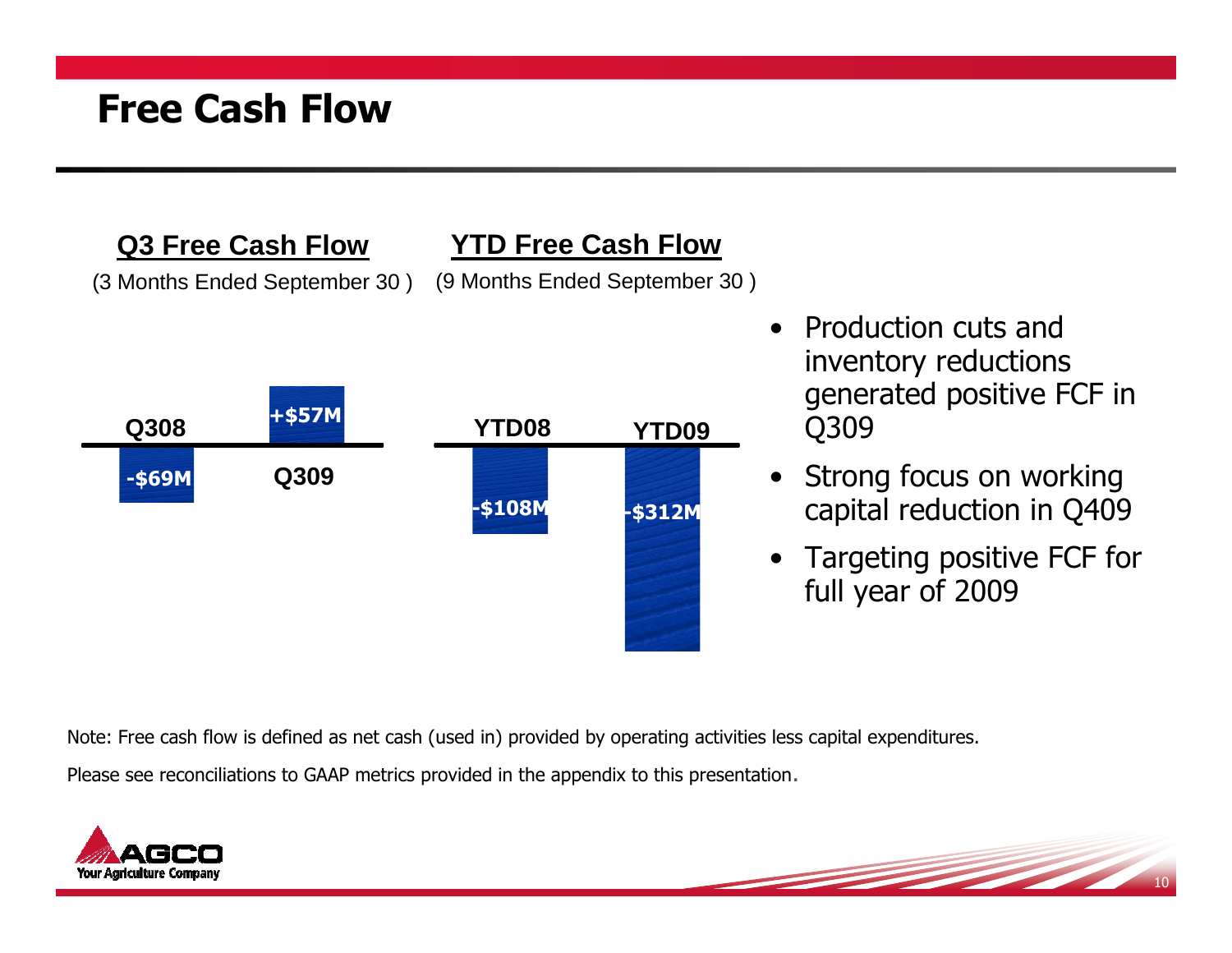## 2009 Assumptions

### Summary

- Significant uncertainty due to the financial crisis and<br>colobal recession global recession
- • Agricultural industry sales –
	- NA down approximately 20-25% vs. 2008
	- SA down 25-30% vs. 2008
	- Western Europe down approximately 15-20% vs. 2008
- •Currency impacts reduce sales by 6%-7%
- 3.0% 3.5% price increases
- • Increased engineering expense for new product development and Tier 4 emission requirements
- • New accounting rule for convertible debt will result in an additional \$15M of non-cash interest expense



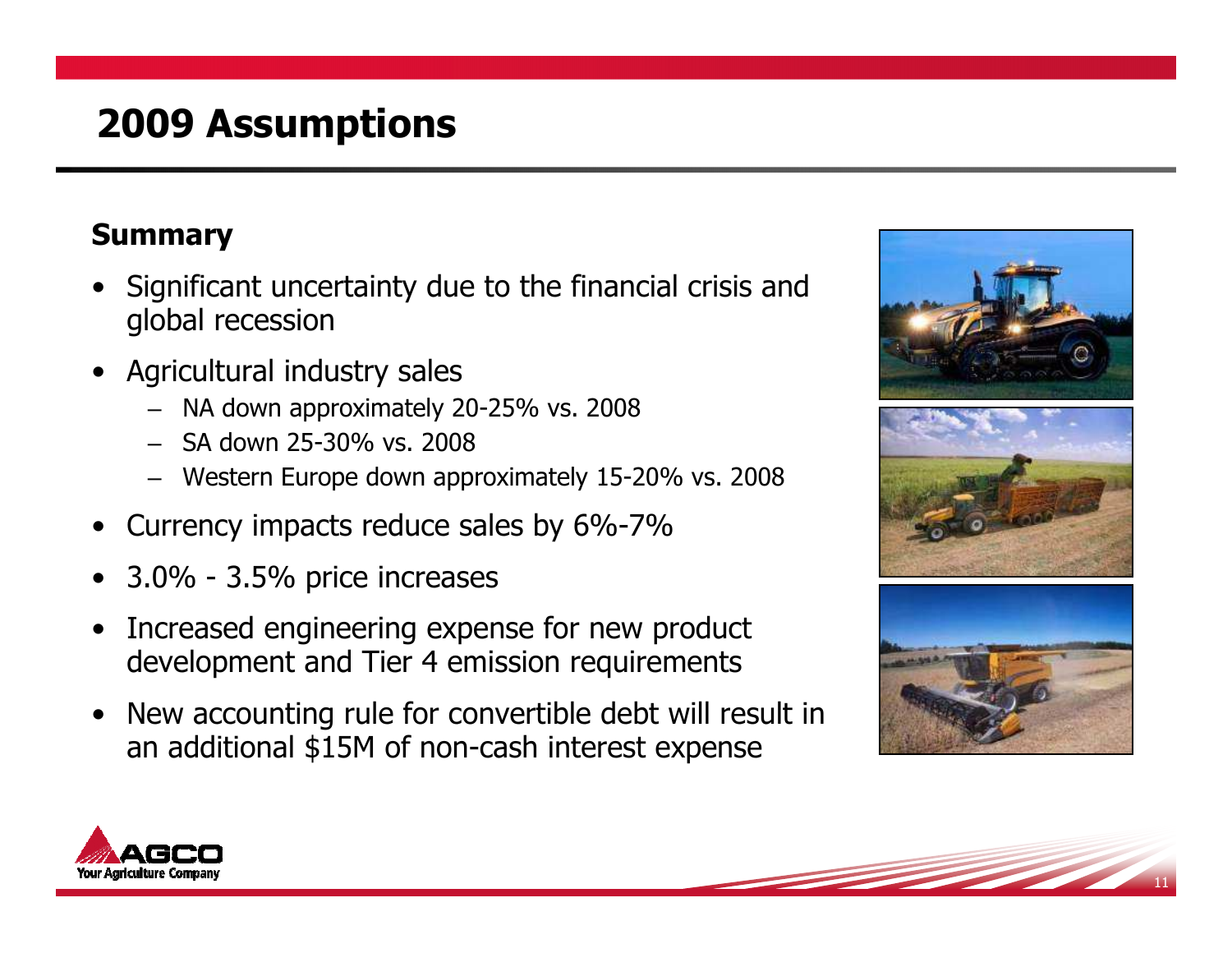### 2009 Targets

| <b>Total sales</b>   | \$6.4-\$6.6B  |
|----------------------|---------------|
| <b>Diluted EPS</b>   | \$1.30-\$1.50 |
| Capital expenditures | \$200-\$225M  |
| Free cash flow*      | \$50-\$100M   |
|                      |               |

 $-12$ 

\* Free cash flow is defined as net cash from operating activities less capital expenditures. Please see reconciliations to GAAP metrics provided in the appendix to this presentation.

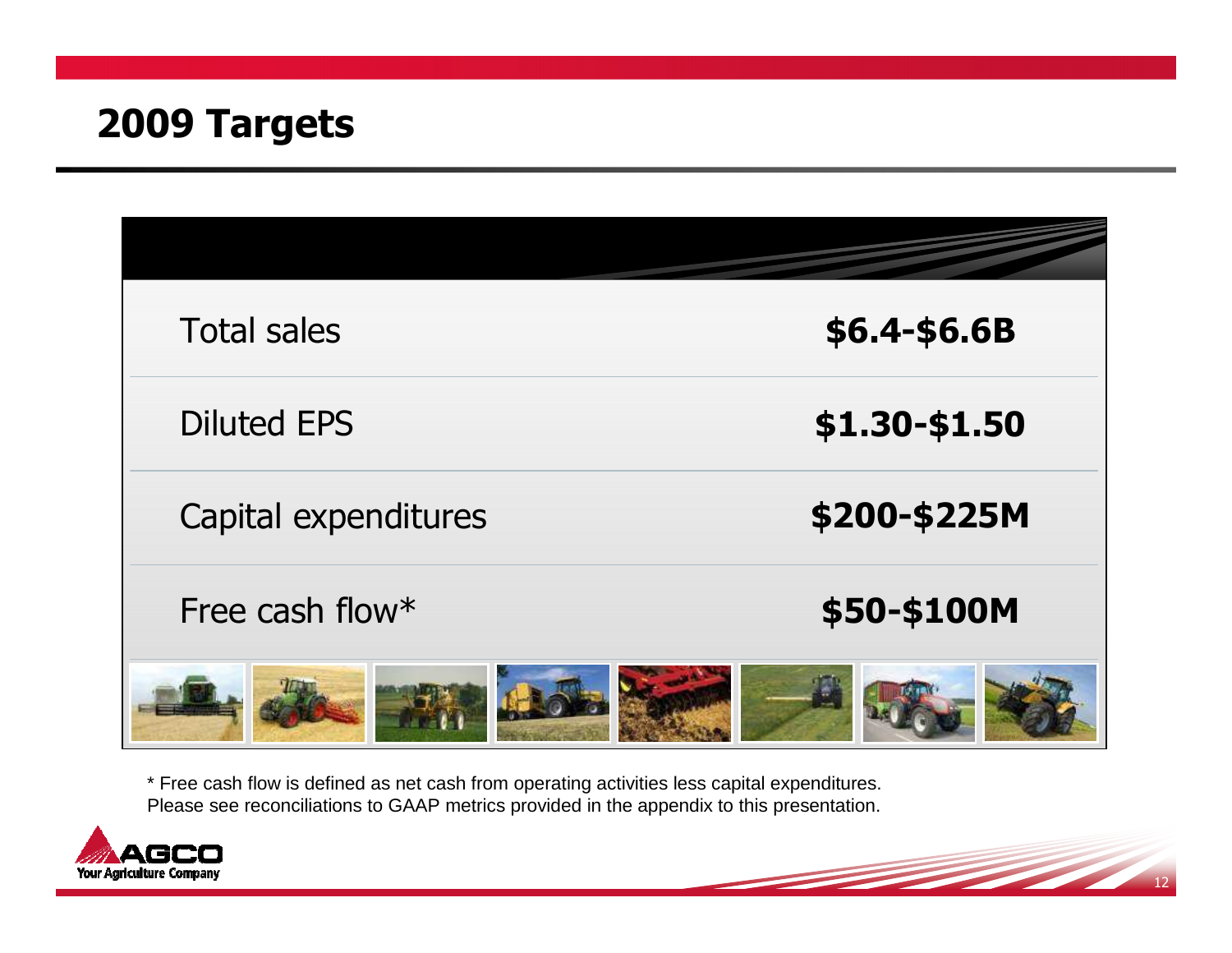#### **Free Cash Flow**

\$M

|                                                     | 3 months<br>ended<br>September 30,<br>2009 | 3 months<br>ended<br>September 30,<br>2008 |
|-----------------------------------------------------|--------------------------------------------|--------------------------------------------|
| Net cash provided by (used in) operating activities | 105<br>\$                                  | (13)                                       |
| Less:                                               |                                            |                                            |
| Capital expenditures                                | (48)                                       | (56)                                       |
| Free cash flow                                      | 57                                         | (69)                                       |

 $-13$ 

<u> Santa Carlos de Carlos de Santa Carlos de Carlos de Santa Carlos de Santa Carlos de Santa Carlos de Santa Ca</u>

Note: Free cash flow is defined as net cash from operations less capital expenditures

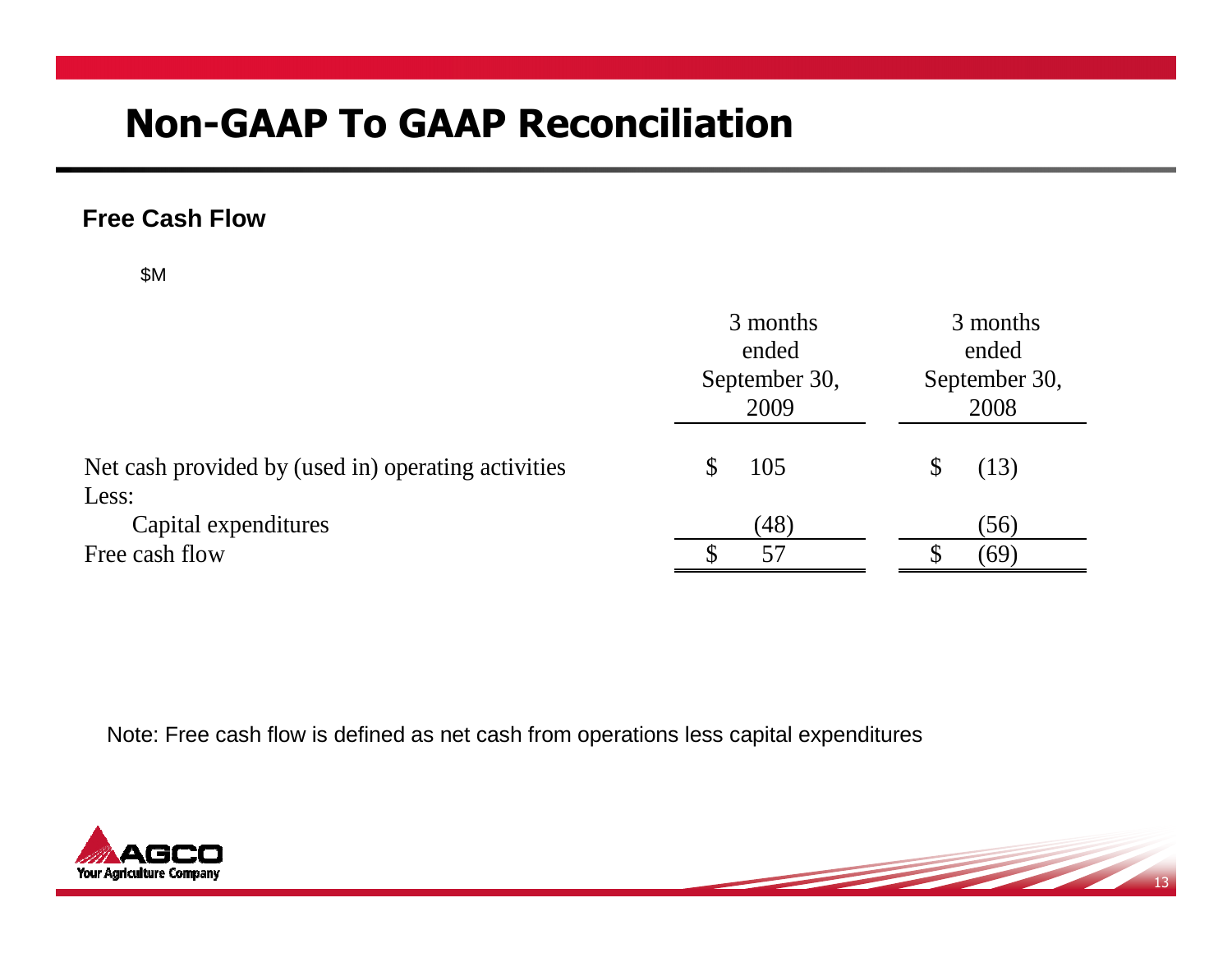#### **Free Cash Flow**

\$M

|                                                     | Nine Months<br>ended<br>September 30,<br>2009 | Nine Months<br>ended<br>September 30,<br>2008 |  |
|-----------------------------------------------------|-----------------------------------------------|-----------------------------------------------|--|
| Net cash (used in) provided by operating activities | (162)<br>\$                                   | 48                                            |  |
| Less:                                               |                                               |                                               |  |
| Capital expenditures                                | (149)                                         | (156)                                         |  |
| Free cash flow*                                     | (312)                                         | (108)                                         |  |

Note: Free cash flow is defined as net cash used by operations less capital expenditures

14

<u> Santa Carlos de Carlos de Carlos de Carlos de Carlos de Carlos de Carlos de Carlos de Carlos de Carlos de Ca</u>

\* Rounding may impact summation of amounts.

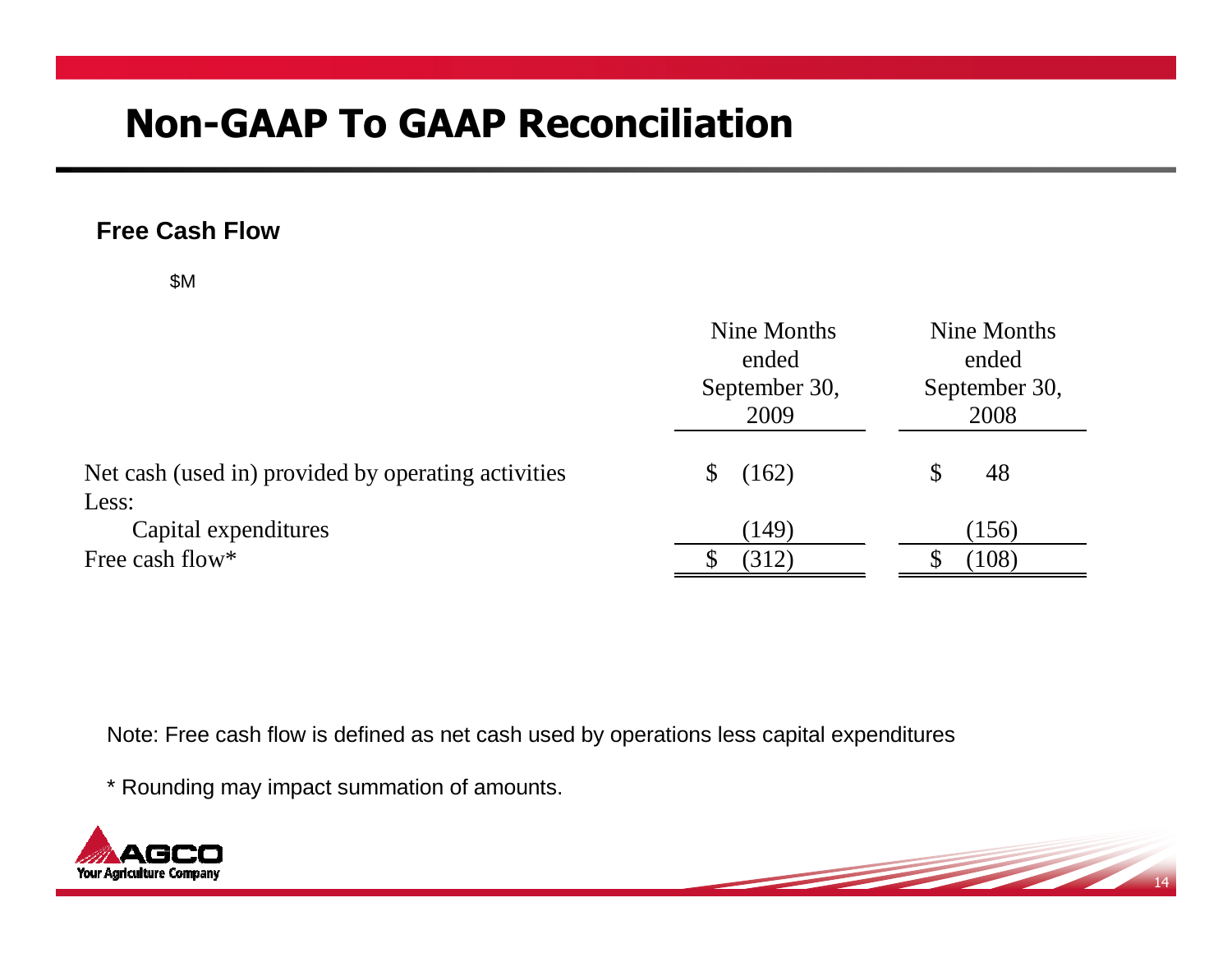#### **Free Cash Flow**

\$M

|                                           | <b>Estimated Year</b><br>ended<br>December 31,<br>2009 | Year<br>ended<br>December 31,<br>2008 |  |
|-------------------------------------------|--------------------------------------------------------|---------------------------------------|--|
| Net cash provided by operating activities | 250-325                                                | 291                                   |  |
| Less:                                     |                                                        |                                       |  |
| Capital expenditures                      | $(200-225)$                                            | (251)                                 |  |
| Free cash flow                            | 50-100                                                 | 40                                    |  |

15

<u> Santa Carlos de Carlos de Carlos de Carlos de Carlos de Carlos de Carlos de Carlos de Carlos de Carlos de Ca</u>

Note: Free cash flow is defined as net cash from operations less capital expenditures

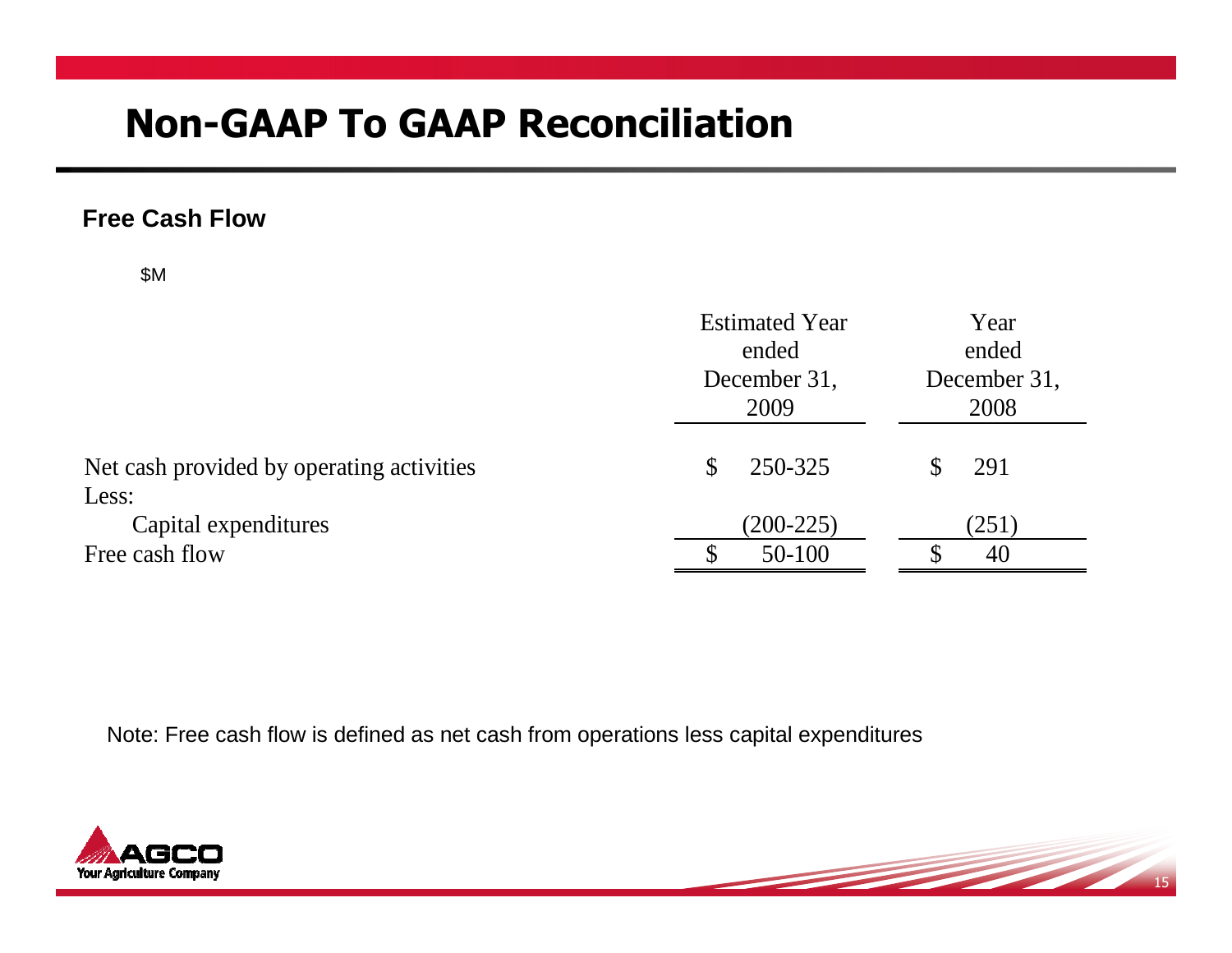#### \$M (except per share amts)

|                                        | Three months ended September 30,    |                                     |                                   |                                     |                                     |                                   |
|----------------------------------------|-------------------------------------|-------------------------------------|-----------------------------------|-------------------------------------|-------------------------------------|-----------------------------------|
|                                        | 2009                                |                                     |                                   | 2008                                |                                     |                                   |
|                                        | Income<br>From<br><b>Operations</b> | <b>Net</b><br>Income <sup>(1)</sup> | Earnings<br>Per<br>Share $^{(1)}$ | Income<br>From<br><b>Operations</b> | <b>Net</b><br>Income <sup>(1)</sup> | Earnings<br>Per<br>Share $^{(1)}$ |
| As adjusted<br>Restructuring and other | \$35.0                              | 12.0<br>$\mathbb{S}$                | \$0.13                            | \$141.8                             | 99.1<br>$\mathbb{S}^-$              | \$1.01                            |
| infrequent expenses                    | 1.0                                 | 0.9                                 | 0.01                              | 0.1                                 | 0.1                                 |                                   |
| As reported                            | \$34.0                              | 11.1<br>S.                          | \$0.12                            | \$141.7                             | 99.0<br>$\mathbb{S}$                | \$ 1.01                           |

 $(1)$  After tax.

See accompanying notes in the Company's press release



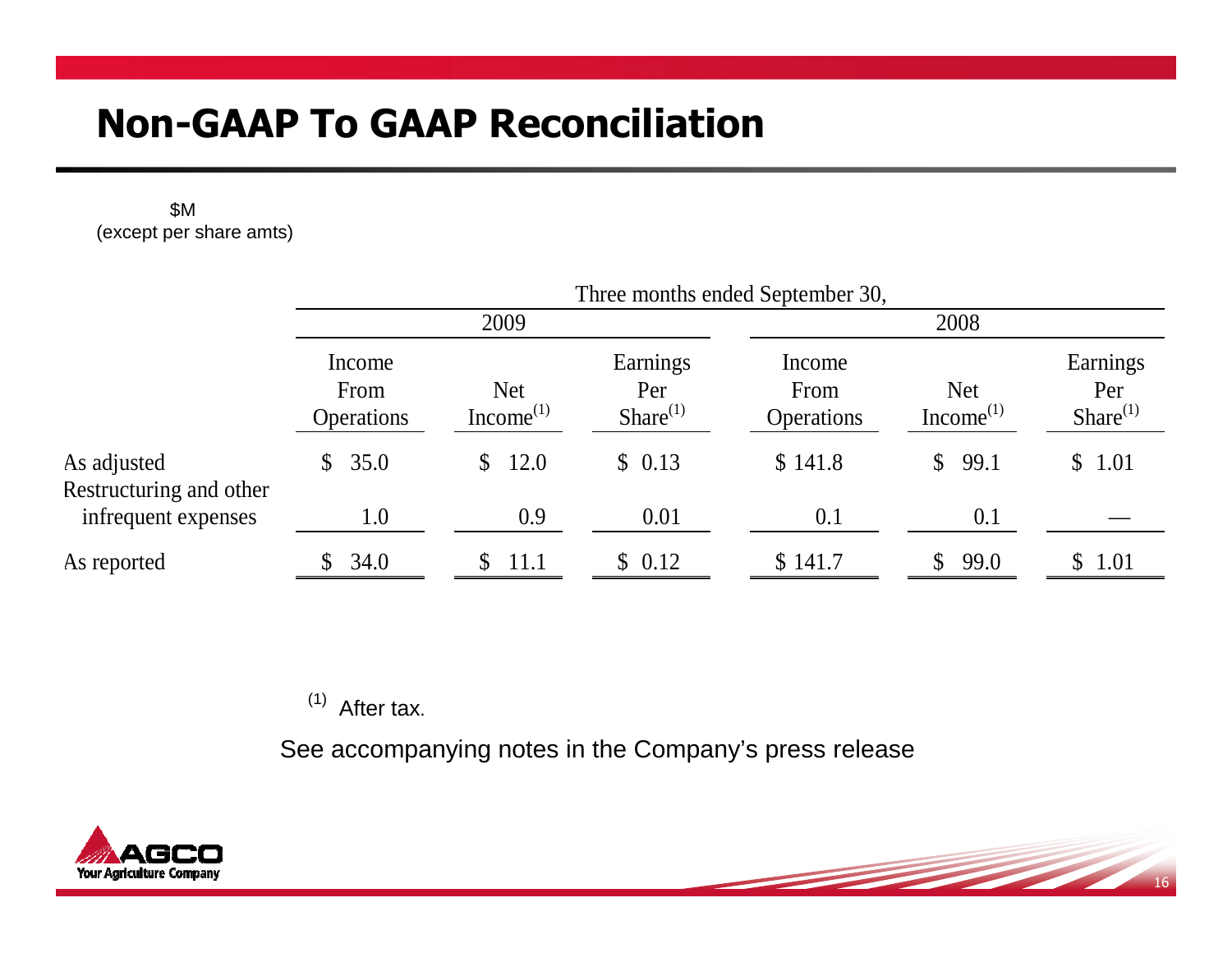#### \$M (except per share amts)

|                                        | Nine months ended September 30,     |                               |                                   |                                     |                               |                                   |  |
|----------------------------------------|-------------------------------------|-------------------------------|-----------------------------------|-------------------------------------|-------------------------------|-----------------------------------|--|
|                                        | 2009                                |                               |                                   |                                     | 2008                          |                                   |  |
|                                        | Income<br>From<br><b>Operations</b> | <b>Net</b><br>Income $^{(1)}$ | Earnings<br>Per<br>Share $^{(1)}$ | Income<br>From<br><b>Operations</b> | <b>Net</b><br>Income $^{(1)}$ | Earnings<br>Per<br>Share $^{(1)}$ |  |
| As adjusted<br>Restructuring and other | \$174.2                             | \$105.3                       | \$1.12                            | \$425.3                             | \$287.6                       | \$2.91                            |  |
| infrequent expenses                    | 3.8                                 | 3.1                           | 0.03                              | 0.3                                 | 0.2                           |                                   |  |
| As reported                            | \$170.4                             | \$102.2                       | \$1.09                            | \$425.0                             | \$287.4                       | \$2.91                            |  |

 $(1)$  After tax

See accompanying notes in the Company's press release